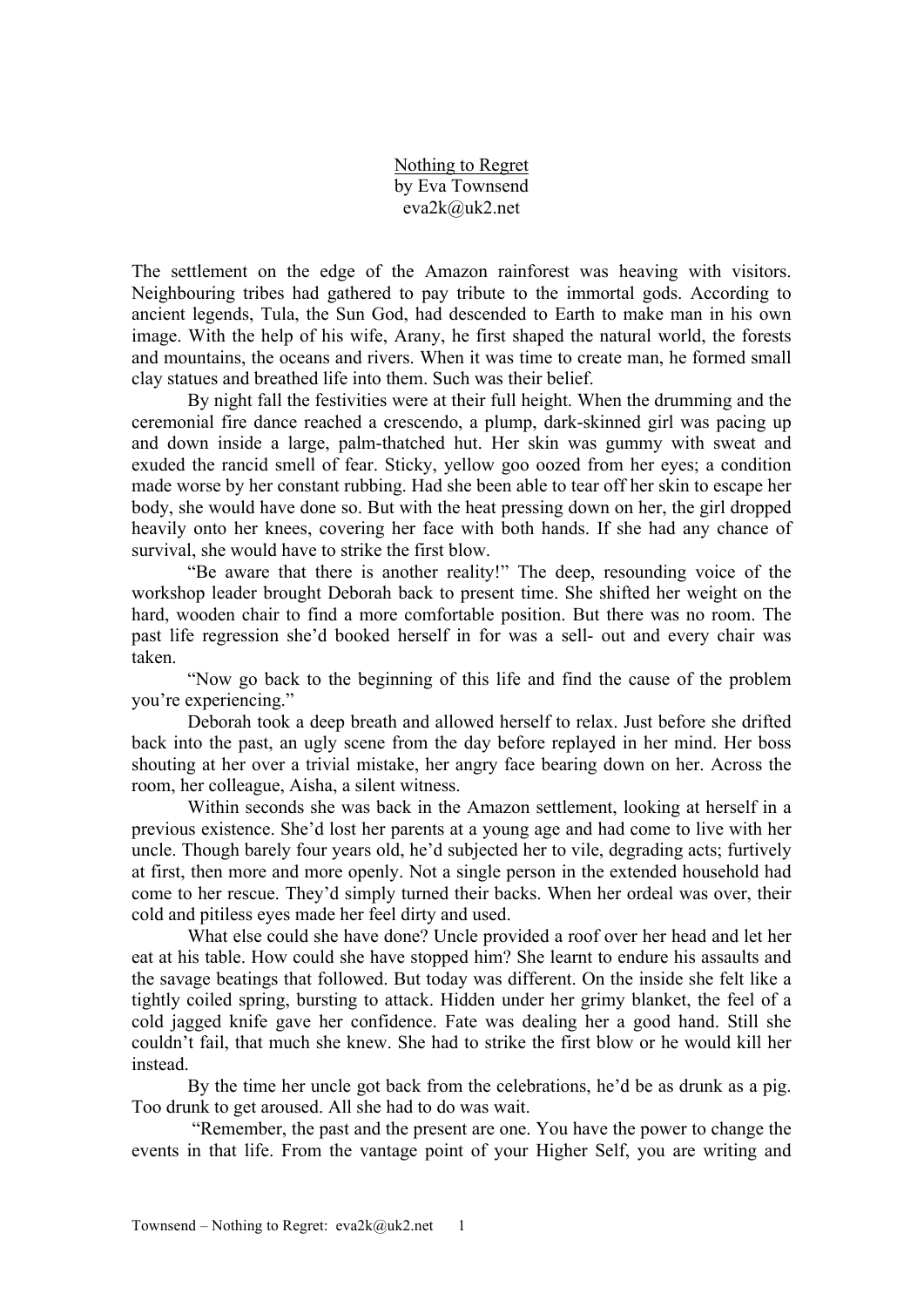directing the script of your life. Only you can change it." The workshop leader continued.

The advice came too late. Besides, Deborah was impatient to know how the story had ended. Taking another deep breath, she drifted further back in time.

At the sound of heavy footsteps outside, she hid behind a large wooden chest. There she waited silently for her uncle to enter the hut. His feet unsteady and his mind intoxicated, he didn't notice her, until she stood right behind him.

With all the force she could muster, she drove the knife into his back, right down to the shaft. Blood spurted in all directions covering her hands and face. He fell, heavily, to the ground. She'd given him no time to call out or turn to face her which made the killing easier. As she bent over her uncle's blood-soaked body, she felt no remorse. He deserved to be punished. He deserved to die.

"Now go to the end of this life." The speaker's voice cut through her thoughts once again. "Who are you with and what are the lessons you have learnt?"

The images started to change once more, like in a fast-swirling kaleidoscope. It took some time before she could make out clear shapes and outlines. From her elevated position she was able to look at the final scene.

The Brazilian girl had to flee the settlement after her uncle's murder. Pursued by vengeful relatives, she went deeper and deeper into the Amazon. Grubs and berries were her only food. When the canoe people found her, she was barely alive. But they welcomed her into their tribe. A marriage was arranged with an elderly widower. Late in life she gave birth to a daughter who took care of her in her old age. Life had taught her important lessons in survival.

"Everyone has a right to live, however young, however poor. It was a terrible crime to kill my uncle, but I couldn't take any more beatings. It was his life or mine. That's how I saw it," she told her daughter shortly before she died. With that the image faded.

Deborah took a final look at the Amazon household where the young girl had lived. Her uncle's coarse face reminded her of someone. Where had she seen these features before? All of a sudden her heart skipped a beat and she knew. It was the face of her boss, Valerie. This was the link she'd been looking for. Now the regression began to make perfect sense.

"I am going to count you back from ten to one. When I get to one, slowly open your eyes and come back to the here and now."

The workshop leader's voice boomed through the microphone.

In the confined space of her seat, Deborah stretched her arms and legs as best as she could. When she opened her eyes, her friend Kim was looking at her with concern.

"What's wrong, Debs? Have you seen a ghost?"

"Kim, you won't believe what's just happened to me. It was scary, really scary. Let's get out of here quick. Come on. We need to talk," she said, pulling her friend to her feet and dragging her to the exit.

Getting through the crowd seemed to take forever. By the time they found a small café nearby, Deborah was still shaking with shock and excitement.

"What on earth is going on?" Kim asked. They'd known each other for years. But when Kim first heard about the workshop, she thought her friend was joking.

"Past life regression, don't tell me you believe in stuff like that?" It was only when Deborah produced two fully paid tickets that she relented. Why not? It could be an interesting experience and the chance to spend a day with her friend.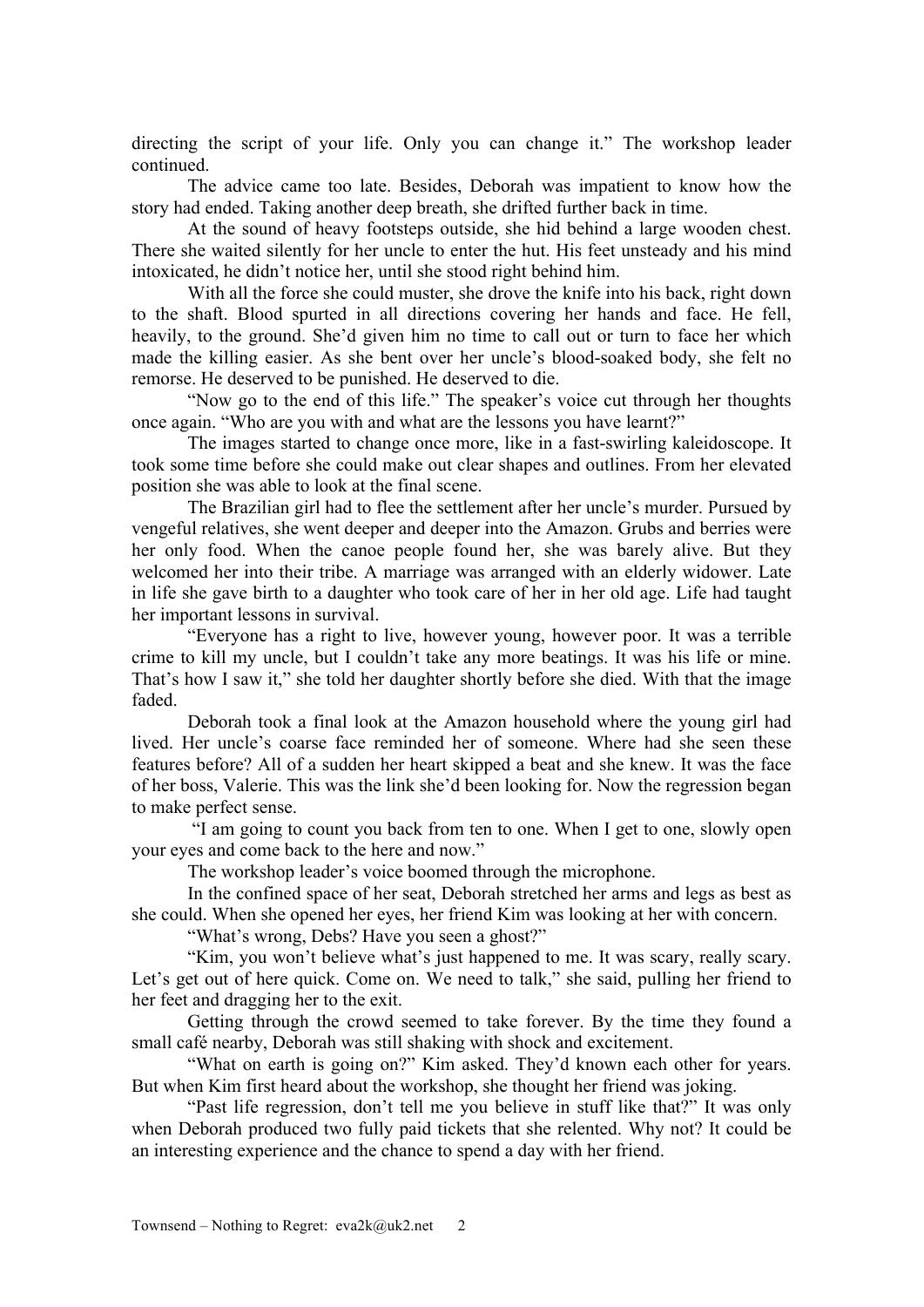"But how can you be so sure?" Kim exclaimed, when Deborah gave her a quick summary of her past life regression.

"How can Valery and your uncle be one and the same person? That's crazy."

Deborah couldn't remember why she'd made the connection with such certainty, but she knew she was right.

"Kim, I can't really explain it and it doesn't make sense, but I know they are."

Maybe the workshop hadn't just given her access to past life memories, it had also given her a greater insight into her own psyche. It was as if someone had laid out the pieces of the jigsaw before her and all she had to do was fit them together.

Fact was that Valerie Burke had made Deborah's life miserable for more than two years. Her work situation was the partly reason why she wanted to do a past life regression.

Landing a job at TLP had been a big breakthrough in Deborah's professional life. Her salary had almost doubled and she was able to put down a deposit on a flat. But within months her hopes for a successful career in marketing were dashed. While Valerie was civil to start with, before long she went out of her way to ruin Deborah's reputation and destroy her professional standing in the company. Important documents began to disappear from her desk, messages from clients were not relayed correctly and her computer was hacked into.

By the time Deborah realised that her boss was behind this hate campaign, the damage had been done. Though initially well-liked among her colleagues, Deborah began to feel isolated and paranoid. In meetings Valerie openly humiliated and undermined her. There were constant snide remarks and put downs. Any mistake was pounced upon, whereas other team members got away with it. It was a mystery to everyone why Valerie treated her with such contempt. As far as Deborah was concerned, her boss was an utter nightmare to work for. She'd already sent out dozens of applications to find a new position, but to no avail.

"You know, there are days when I do want to stick a knife in her. She has this effect on me. Just walking past her in the corridor makes me feel angry." Deborah said.

"I know I could just hand in my resignation, but that would leave me with two major problems. Finding a job as well paid as this one and keeping Aisha, my assistant, out of the firing line. I feel quite protective towards her and Valerie would make her life hell.

"Ok, let's assume you are right," Kim said. "If Valerie was the uncle you killed in a previous life, she might still hold vague memories of it. Every time she saw you around, she'd feel uneasy. And if you unconsciously associated her with your paedophile uncle, then your anger would make sense as well. On a rational level, there's no reason for you to dislike each other. You are both professional women in your thirties, but as soon as you get near each other, all that nastiness erupts."

Deborah frowned. She'd already spent the past two years fretting about work. Her job had brought her close to despair. Working with a maniac boss who did everything to hurt and humiliate her was certainly no fun. Her confidence and belief in herself had hit rock bottom.

"Anyway what's the point of finding out now? What am I supposed to do with this information, whether it's true or not?" she said.

"Well, I guess the timing has to be right. Two years ago this insight would have been wasted on you." Kim replied.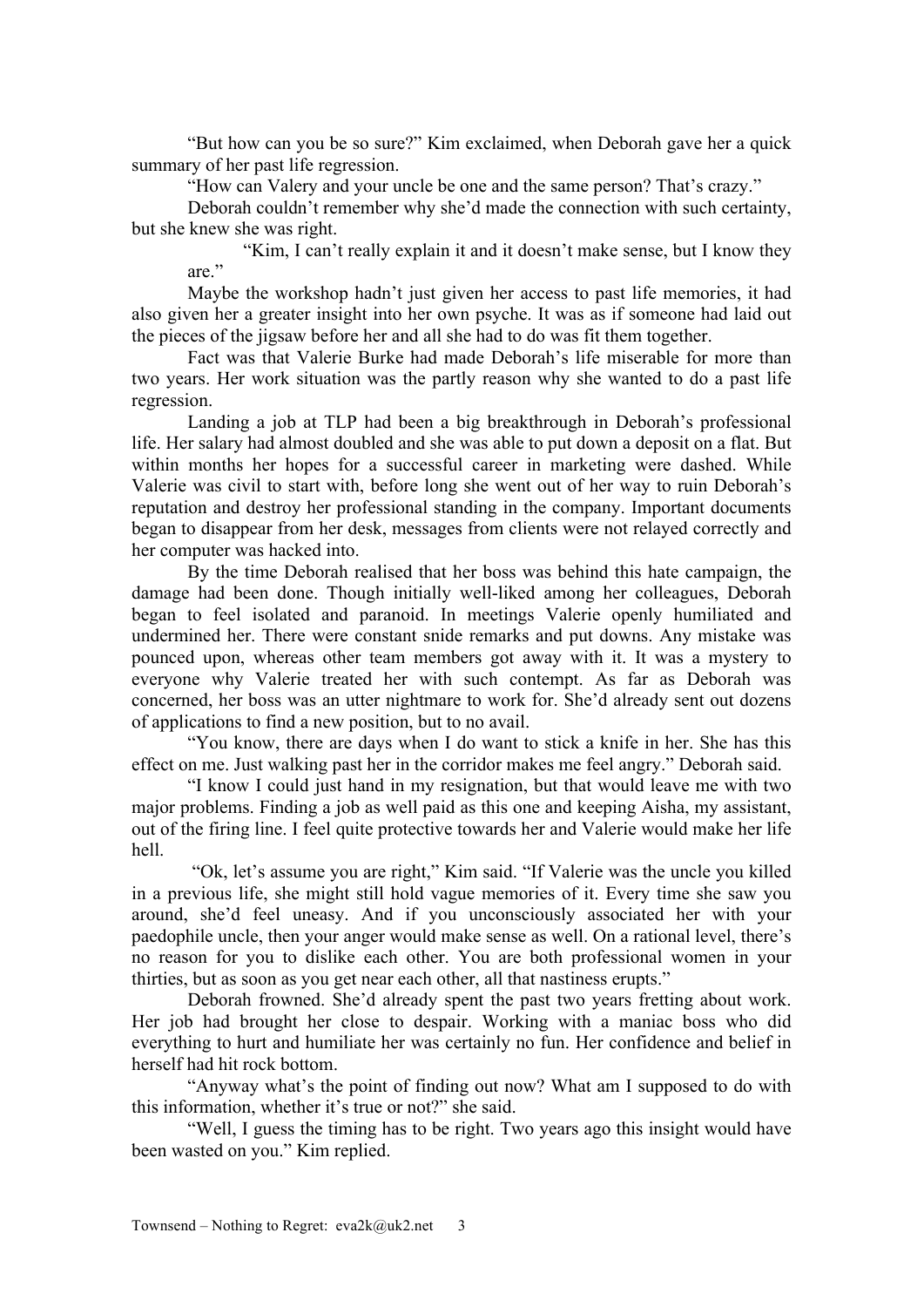Deborah laughed. Her friend was right. Even six months ago she wouldn't have paid good money for a past life regression. But the pressure at work had cracked open her defences. She, who had always been in control of her life, felt helpless and insecure. An irresistible desire to get to the root of the problem kept her going. As for the next step, she had no idea. There was no telling whether the regression would have an impact on her work situation. It was a case of wait and see, she told herself. It was a journey into the unknown.

"Debs, do you think it's possible that we meet the same group of people again and again, considering we are reborn many times? That would be odd, wouldn't it?" Kim said, reflecting on the day.

Deborah thought for a moment.

"I guess it's possible, especially if such strong emotions are involved. They say that deep hatred, jealousy or love can stay with you over lifetimes. Resolving the underlying issues seems to be key. Once you know what the problem is, it should be easy."

One thing Deborah knew for sure, there was no point sharing her experience with her boss, however real it might seem to her. Valerie would think she'd gone completely mad. And since she was in the process of applying for jobs, there was no need to rock the boat. It was time to make a decision.

"Right, I will do my very best to bury the hatchet with Valerie. It can't do any harm and who knows, she might even give me a decent reference. I've got a strange feeling things will change now."

They didn't return for the afternoon session, since Deborah couldn't face sitting through another regression, when the last one was still fresh on her mind. Instead they went for a stroll in St James' Park. Spring had rolled around and the blend of green, yellow and pink spring flowers lifted her spirits. It felt good to be outside.

Deborah remained unsettled for the rest of the weekend. She didn't know what to make of her regression into the past and began to doubt its importance altogether. Waking early on Monday morning, she managed to snap back into her usual work mode. Dressed in a black suit and cream blouse, she forced herself to focus on the day ahead. Walking the short distance from her flat in Brick Lane to Liverpool Street Station, she blended in well with the crowd of smartly-dressed city workers. The first train arrived within minutes and she was lucky. The rush hour hadn't quite started yet, so it wasn't overcrowded.

Travelling on public transport had never been easy for Deborah. A dread of confined spaces and the feeling of other passengers pressing against her made her feel nauseous. Today the odour of unwashed bodies hung heavily in the air. How strange, since the carriage wasn't as packed as usual and none of the other passengers looked in need of a shower. The smell seemed to be getting stronger. She sniffed the air again, when the realisation dawned. It was coming from her. Exactly the same stench she had experienced yesterday during her past life regression. It was the foul odour of the young Brazilian girl.

Deborah looked around in a panic. Had other passengers noticed it too? Nobody glanced in her direction. They had their heads down playing with their IPhones or reading the morning papers. Should she get off and go back home? It was a bit late to phone in sick, but under the circumstances? Then she remembered that an important order had to be placed today. She was the only member of staff who knew the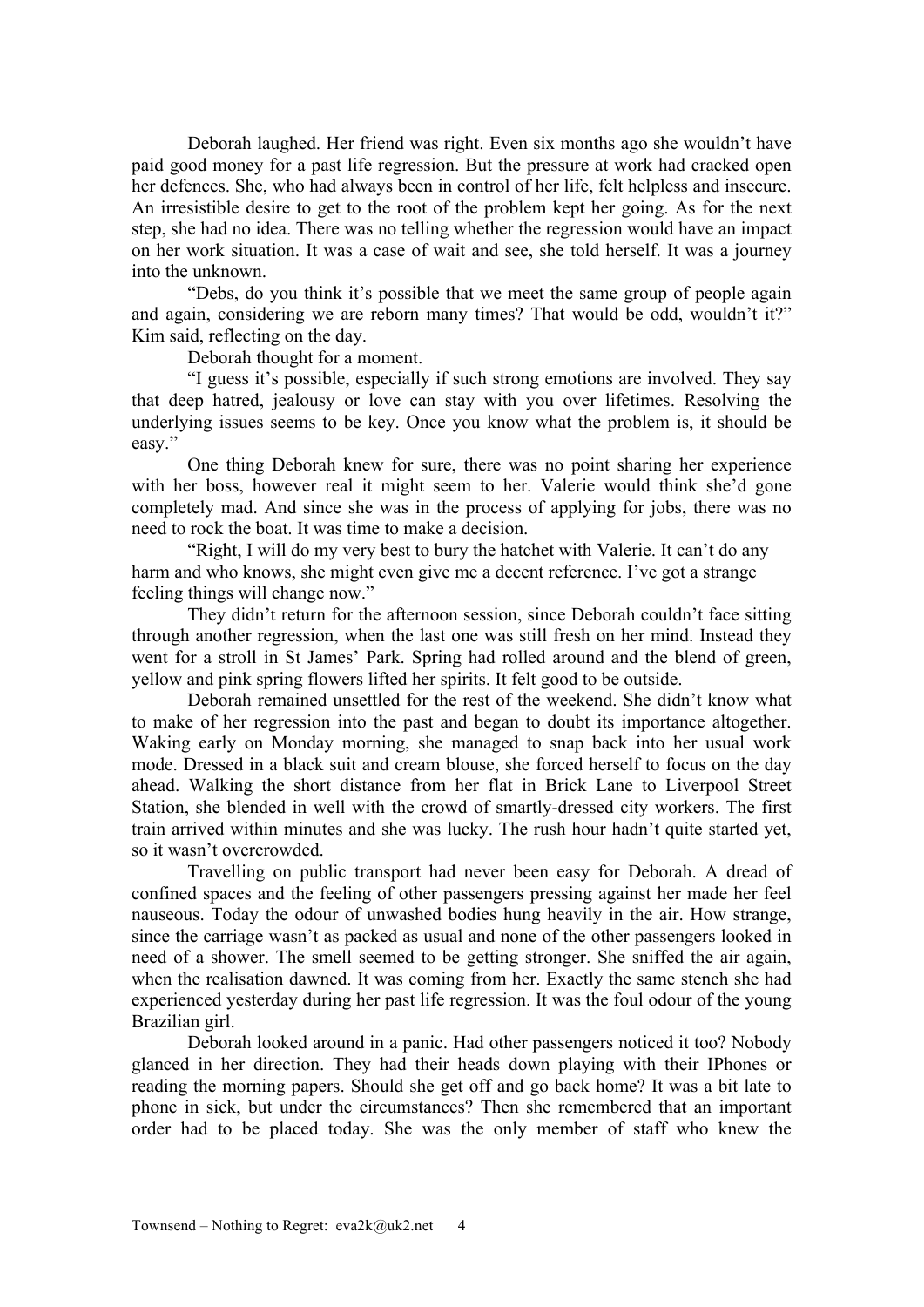procedure. Shit, as if she didn't have enough problems. Now she smelt like a piece of rotten fish.

"Just go in, you'll think of something" she told herself.

"Once the order has gone through, you can always fake a migraine."

When she arrived at TLP's headquarters, a modern steel and glass building off Chancery Lane, Deborah didn't use the lift. Instead she quickly walked up the stairs and disappeared into the ladies toilet. Aisha, her assistant, stood in front of the mirror, adjusting her headscarf.

"Morning, Deborah," she called cheerily.

Deborah went to the sink to wash her hands.

"Morning. Aisha. How are you? Ahem, listen, I have to ask you something? Can you smell anything?" she asked, trying not to stand too close to her friend.

"You mean like a new perfume? Sorry, not really. If you want the blokes to notice you, you have to splash on a bit more," she grinned.

Deborah felt almost giddy with relief. Surely, she was imagining things. After exchanging some light-hearted remarks with Aisha, she made her way to her office.

Walking through the door, she found her boss already waiting for her. Tapping her foot impatiently, Valerie's face looked like thunder. A tall, bony woman with black, arched eyebrows and the hint of a moustache, she had an air of power and dominance about her. Her masculine appearance was contradicted by her curiously high voice. Nobody had ever seen her wearing a skirt or dress, but her sharply cut trouser suits accentuated her height as she towered over the rest of her staff.

"Morning, Deborah, could I have a quick word? In my office please." she said briskly.

Deborah felt her shoulders tense up as she followed her. They sat facing each other in Valerie's office.

"Great," Deborah thought, "Here goes my job!"

Valerie gave her a strange look. She seemed to weigh up carefully what she was about to say.

"I'll be very brief, Deborah. I know we haven't exactly hit it off in recent months, but it hasn't gone unnoticed that you have been putting a lot of time and effort into your work. In fact, I mentioned to senior management last week how conscientious and hard working you are."

Valerie cleared her throat before carrying on.

"It is important that you keep the information I give you now confidential. I have to undergo a medical procedure and will be on sick leave for some months. I was born with a hole in my heart and although it was dealt with in childhood, it seems to need further attention now. I have spoken to the CEO and we both agreed that we would offer you a senior position in the company until next January. Hopefully I should be back by then, fully recovered. I realise that this must come as a bit of a surprise."

She hesitated before carrying on.

"Of course, I don't expect an answer straight away. Why don't you go for a short walk and think it over. But if you could let me know by tomorrow that would be great."

With a wave of her hand, Valerie dismissed her. Deborah left the office without a word. She was in shock. Everything around her seemed like a blur. Somehow she made it across the road to her favourite coffee shop and ordered a large cappuccino. Her